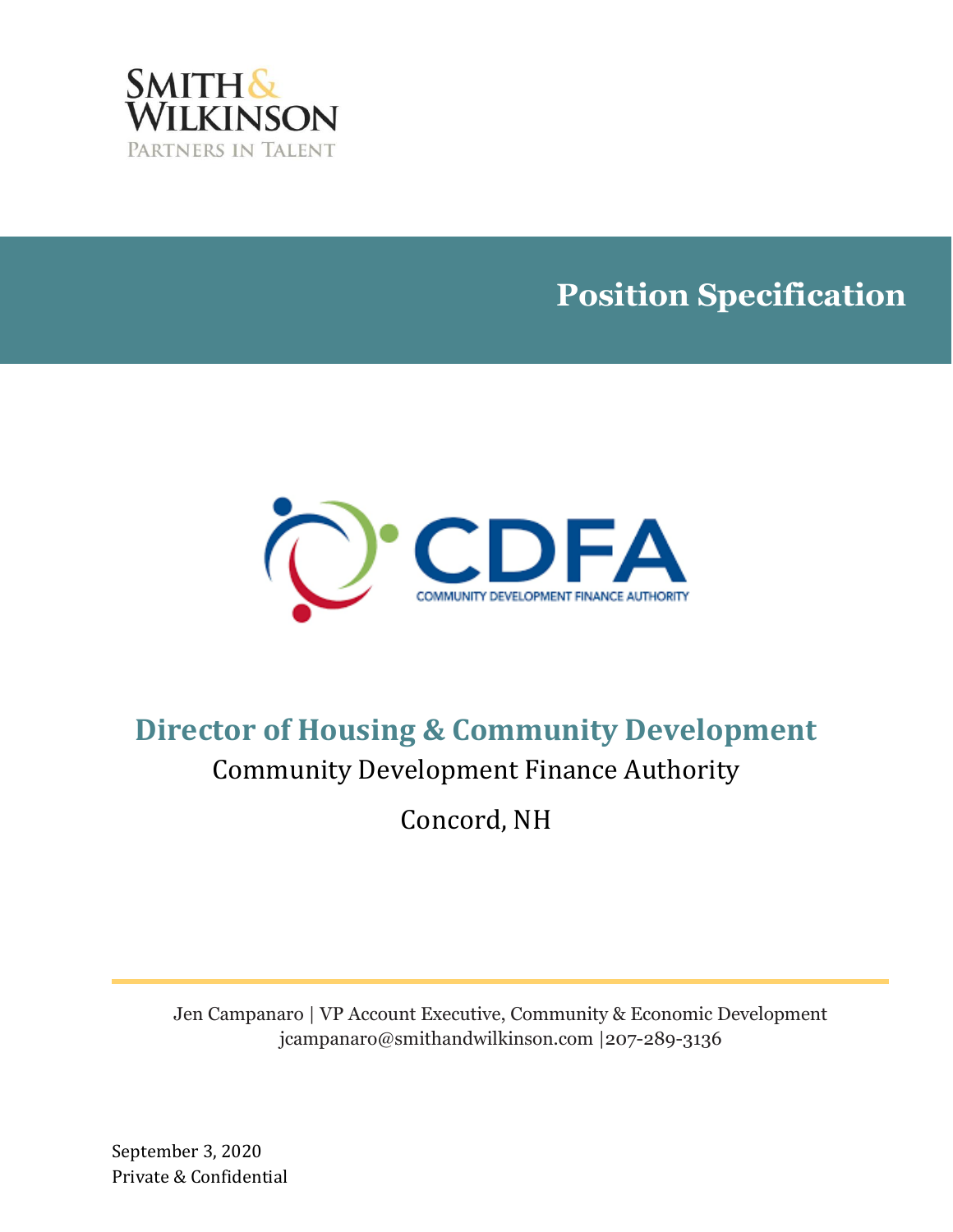## COMPANY OVERVIEW

The Community Development Finance Authority (CDFA) is the financial engine that drives community economic development across New Hampshire. Created in 1983, CDFA has more than 35 years of experience effectively deploying technical and financial resources to help Granite State communities thrive. The impact is seen in revitalized downtowns, high-quality childcare facilities, renovated housing, clean energy projects, business expansion to provide jobs, and a healthy and vibrant nonprofit sector.

With its focus on building the capacity of New Hampshire communities to be strong, resilient, vibrant places through investments in people, institutions and systems, CDFA invests an average of \$15 million of financial resources on an annual basis. This includes the competitive deployment of grants, loans, and New Hampshire state tax credit equity to support nonprofits, municipalities, and businesses. In State Fiscal Year 2019, CDFA infused more than \$16 million into New Hampshire communities, supported 80 projects and initiatives across the state, and engaged 189 business donors. With the support of business, nonprofit, and municipal partners, the CDFA plans to increase investment to an average of \$20 million per year by 2022

### DIRECTOR OF HOUSING & COMMUNITY DEVELOPMENT

The Director of Housing and Community Development will serve as the top Housing and Community Development staff reporting to the Executive Director. Primary functions include managing existing and future CDFA Housing and Community Development programs under the CDBG program, seeking to improve the reach and use of these programs, working with partner agencies to maximize and leverage development resources, and finding creative and innovative solutions. This position is primarily responsible for understanding the business and government environment around housing and community development in NH and conducting regular and productive outreach and coordination with CDFA partner agencies on the state and local level, and with communities statewide.

#### **ESSENTIAL RESPONSIBILITIES**

#### **1. Responsibilities as Housing and Community Development "expert" and point of contact:**

- Act as Housing and Community Development "expert" and provide timely and effective response to the express needs of potential applicants, applicants, grantees, the general public, and internal staff.
- Manage the creation of the HUD annual Action Plan and 5-year Consolidated Plan including the public participation process. Ensure communication of goals with staff and board to allow transferability of goals to all CDFA programs.
- Responsibility for CDFA Housing and Community Development programs, including establishing process order and deadlines, monitoring of critical information such as impact and project deadlines, eligibility, funding changes and reporting.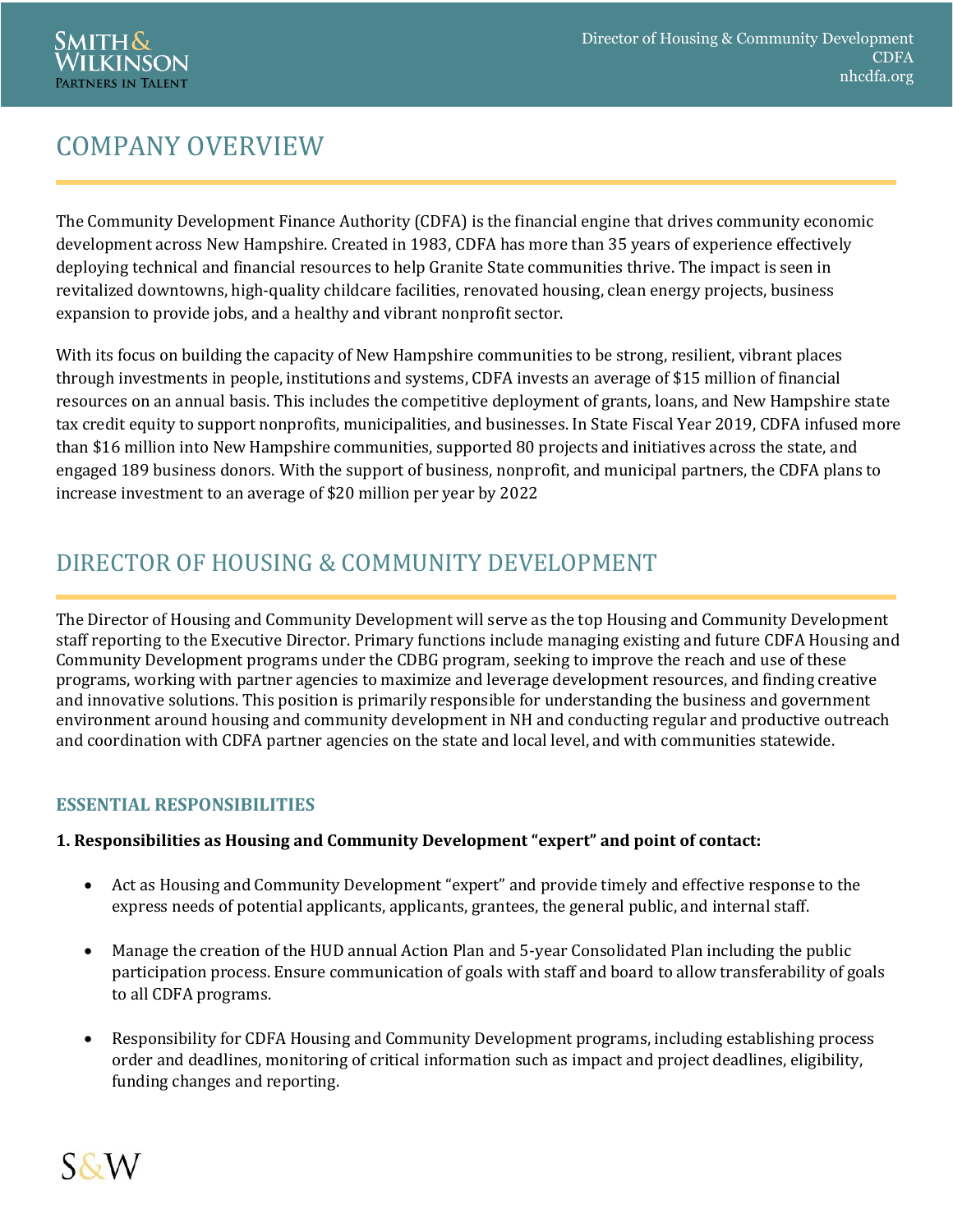

- Collect, review, enter and/or transmit and provide preliminary approval of required grant documentation. Has ultimate responsibility for securing required information and for its completeness and accuracy, ensuring compliance with internal standards and external regulations.
- Manage contracts for approved Housing and Community Development projects. Ensure that required documents are collected and reviewed on time and meet standards. Review and approve requests for disbursements in accordance with rules, regulations, and CDFA finance standards.
- Prepare and present written and oral analysis and recommendation for decision-making boards or committees. Provide timely and accurate information for management and the Board of Directors/committees as needed. Conduct and report on required and periodic project monitoring. Manage contract amendments as needed.
- Conduct regular and productive outreach and coordination with CDFA partner agencies on the state and local level, working to maximize and leverage housing and community development resources throughout NH.
- Manage the Community Development Advisory Committee with the Executive Director.

#### **2. Responsibilities within Program Management team:**

- Perform analysis of applications for funding/financing, including organizational capacity, community development purpose, assessment of financial viability, impact of proposed project, and relative scoring. Conduct site visits. Determine if projects are eligible for funding based upon established criteria. Research alternate funding/financing sources and make recommendations as appropriate.
- Establish strong working relationships with other members of the program management team and other internal departments to ensure responsive, efficient, and effective management of CDFA resources for benefit of grantees and stakeholders.
- Represent CDFA to external stakeholders in CDFA hosted workshops, community gatherings, and other public events. Work with CDFA communications staff as needed to promote projects and activities.
- Maintain strong and current professional knowledge of housing and community development challenges, opportunities, and instruments, in general and as specifically related to NH. Through interaction with grantees and other external stakeholders, identify community development financing and technical assistance needs to which CDFA might provide a solution.
- Other duties related to portfolio management and the CDFA operations as requested.